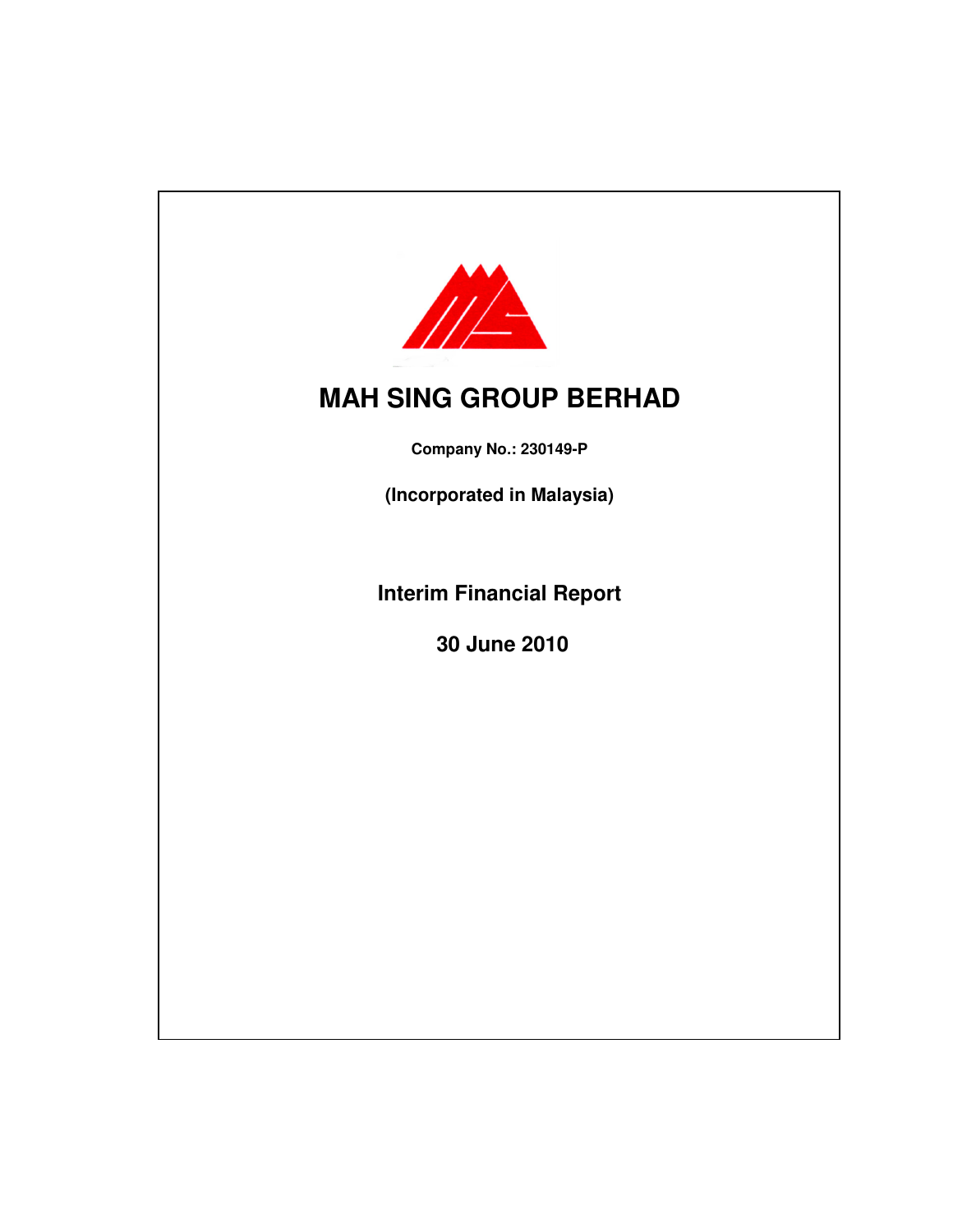**Company No.: 230149-P (Incorporated in Malaysia)**

# **Interim Financial Report - 30 June 2010**

|                                                                 | Page No. |
|-----------------------------------------------------------------|----------|
| <b>Condensed Consolidated Statement Of Financial Position</b>   | 1        |
| <b>Condensed Consolidated Income Statement</b>                  | 2        |
| <b>Condensed Consolidated Statement of Comprehensive Income</b> | 3        |
| <b>Condensed Consolidated Statement Of Changes In Equity</b>    | 4        |
| <b>Condensed Consolidated Cash Flow Statement</b>               | 5        |
| <b>Notes To The Interim Financial Report</b>                    | հ - 12   |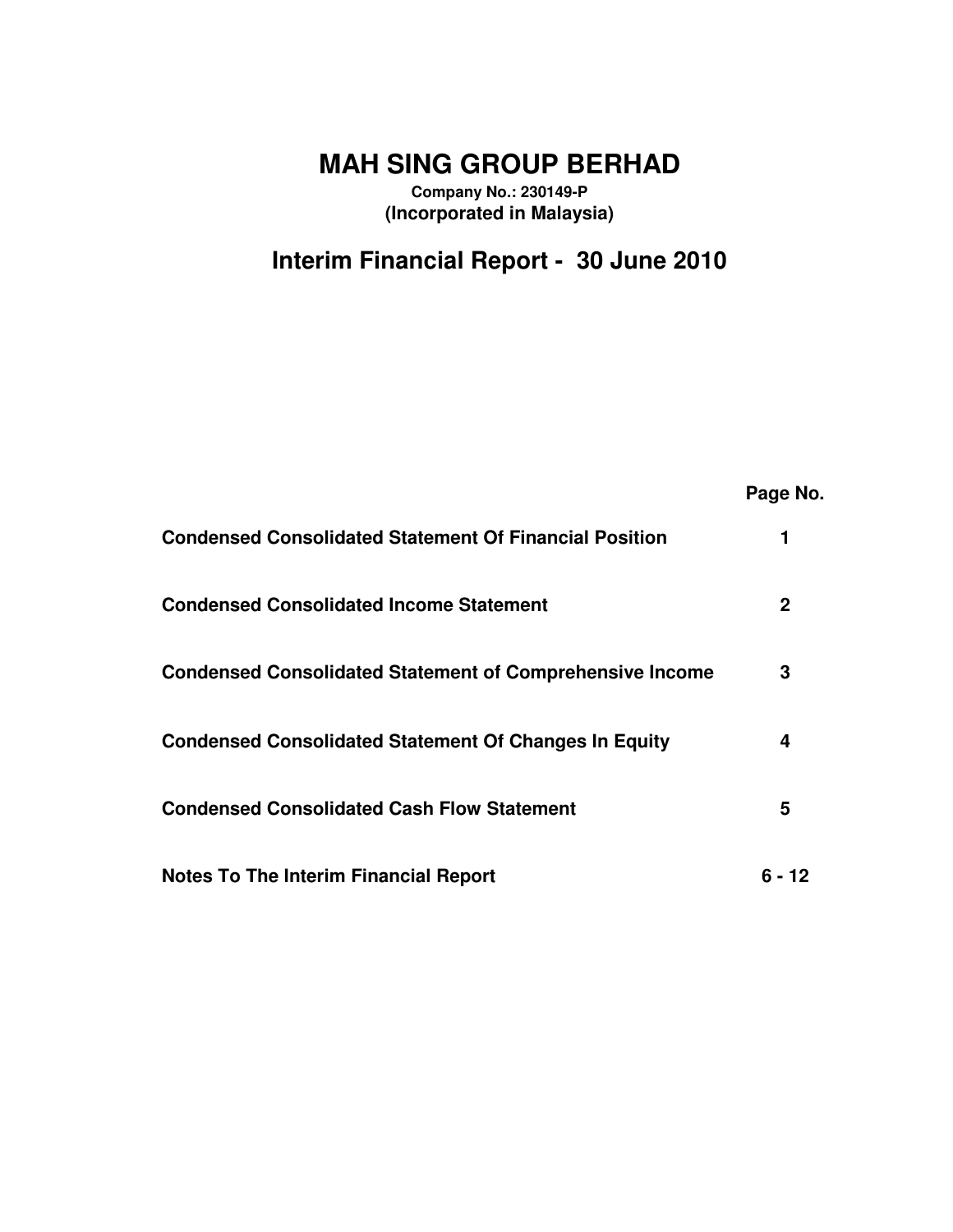*(Company No.: 230149-P)* (Incorporated in Malaysia)

### CONDENSED CONSOLIDATED STATEMENT OF FINANCIAL POSITION

As at 30 June 2010

*(The figures have not been audited)*

|                                                             | (UNAUDITED)       | (AUDITED)         |
|-------------------------------------------------------------|-------------------|-------------------|
|                                                             | AS AT             | AS AT             |
|                                                             | 30/06/2010        | 31/12/2009        |
|                                                             | (RM'000)          | (RM'000)          |
| <b>ASSETS</b>                                               |                   |                   |
| <b>Non-current Assets</b>                                   |                   |                   |
| Property, plant and equipment                               | 57,842            | 60,982            |
| Prepaid lease payments                                      | 10,451            | 3,701             |
| Land held for property development                          | 47,099            | 47,099            |
| Intangible assets                                           |                   | 4                 |
|                                                             | 115,392           | 111,786           |
| <b>Current Assets</b><br>Property development costs         |                   |                   |
| Inventories                                                 | 837,539<br>30,855 | 821,447           |
| Trade and other receivables                                 | 345,989           | 29,947<br>180,843 |
| Current tax assets                                          | 6,682             | 5,899             |
| Deposits with licensed banks                                | 155,792           | 268,781           |
| Cash and bank balances                                      | 137,787           | 127,845           |
|                                                             |                   |                   |
|                                                             | 1,514,644         | 1,434,762         |
| <b>TOTAL ASSETS</b>                                         | 1,630,036         | 1,546,548         |
| <b>EQUITY AND LIABILITIES</b>                               |                   |                   |
| <b>Equity Attributable to Equity Holders of the Company</b> |                   |                   |
| Share capital                                               | 415,784           | 346,487           |
| Share premium                                               | 130,816           | 200,369           |
| Other reserves                                              | (938)             | 4,784             |
| Retained earnings                                           | 312,370           | 294,054           |
|                                                             | 858,032           | 845,694           |
| <b>Minority Interests</b>                                   | 14,896            | 7,774             |
| <b>Total Equity</b>                                         | 872,928           | 853,468           |
| <b>Non-current Liabilities</b>                              |                   |                   |
| Long term borrowings                                        | 309,620           | 141,466           |
| Long term and deferred payables                             | 3,725             | 19,227            |
| Deferred tax liabilities                                    | 1,807             | 1,807             |
|                                                             | 315,152           | 162,500           |
|                                                             |                   |                   |
| <b>Current Liabilities</b>                                  |                   |                   |
| Trade and other payables                                    | 345,021           | 438,549           |
| Term Ioans                                                  | 24,970            | 66,358            |
| Short term borrowings                                       | 760               | 7,350             |
| <b>Bank overdrafts</b>                                      |                   | 705               |
| Dividend payable                                            | 40,539            |                   |
| Current tax liabilities                                     | 30,666            | 17,618            |
|                                                             | 441,956           | 530,580           |
| <b>Total Liabilities</b>                                    | 757,108           | 693,080           |
| <b>TOTAL EQUITY AND LIABILITIES</b>                         | 1,630,036         | ,546,548          |
|                                                             |                   |                   |
| Net assets per share attributable to equity holders of the  |                   |                   |
| Company(RM)                                                 | 1.03              | 1.22              |

The Condensed Consolidated Statement of Financial Position should be read in conjunction with the audited financial statements for the financial year ended 31 December 2009 and the accompanying explanatory notes attached to the interim financial report.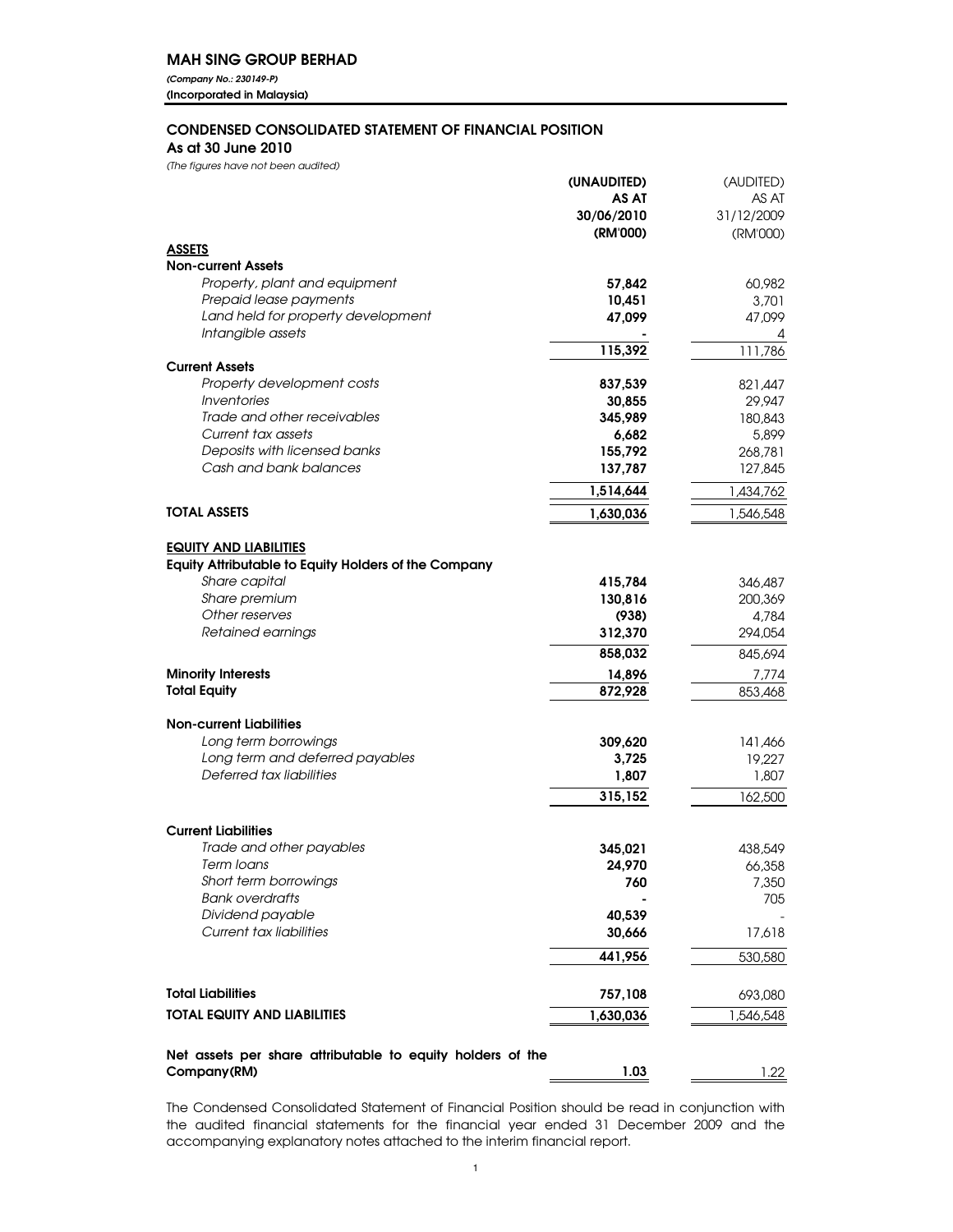# Mah Sing Group Berhad

*(Company No.: 230149-P)* (Incorporated in Malaysia)

## CONDENSED CONSOLIDATED INCOME STATEMENT For the financial period ended 30 June 2010

*(The figures have not been audited)*

|                                                                   | 3 months ended |            | Period ended |            |  |
|-------------------------------------------------------------------|----------------|------------|--------------|------------|--|
|                                                                   | 30/06/2010     | 30/06/2009 | 30/06/2010   | 30/06/2009 |  |
|                                                                   | (RM'000)       | (RM'000)   | (RM'000)     | (RM'000)   |  |
| Revenue                                                           | 289,050        | 167,233    | 527,362      | 317,548    |  |
| Cost of sales                                                     | (210, 262)     | (118,337)  | (378, 031)   | (221, 259) |  |
| Gross profit                                                      | 78,788         | 48,896     | 149,331      | 96,289     |  |
| Other income                                                      | 627            | 1,026      | 986          | 1,231      |  |
| Selling and marketing expenses                                    | (8, 877)       | (5,529)    | (15, 367)    | (10,019)   |  |
| Administrative expenses                                           | (13,612)       | (11,403)   | (27, 360)    | (22,569)   |  |
| Other operating expenses                                          | (8, 562)       |            | (17, 124)    |            |  |
| Interest income                                                   | 105            | 11         | 230          | (74)       |  |
| Finance costs                                                     | (504)          | (711)      | (1, 018)     | (1,449)    |  |
| Profit before taxation                                            | 47,965         | 32,290     | 89,678       | 63,409     |  |
| Income tax expense                                                | (15, 378)      | (8,765)    | (25, 462)    | (17,711)   |  |
| Profit For The Period                                             | 32,587         | 23,525     | 64,216       | 45,698     |  |
| Profit attributable to:                                           |                |            |              |            |  |
| Equity holders of the Company                                     | 29,159         | 23,038     | 57,043       | 45,669     |  |
| Minority interests                                                | 3,428          | 487        | 7,173        | 29         |  |
|                                                                   | 32,587         | 23,525     | 64,216       | 45,698     |  |
| Earnings per share attributable to equity holders of the Company: |                |            |              |            |  |

| - Basic (sen)   | Note B <sub>13</sub> | 3.55 | 3.67 | 7.52 |      |
|-----------------|----------------------|------|------|------|------|
| - Diluted (sen) | Note B13             | 3.55 | 3.66 | 7.52 | 7.26 |

The Condensed Consolidated Income Statement should be read in conjunction with the audited financial statements for the financial year ended 31 December 2009 and the accompanying explanatory notes attached to the interim financial report.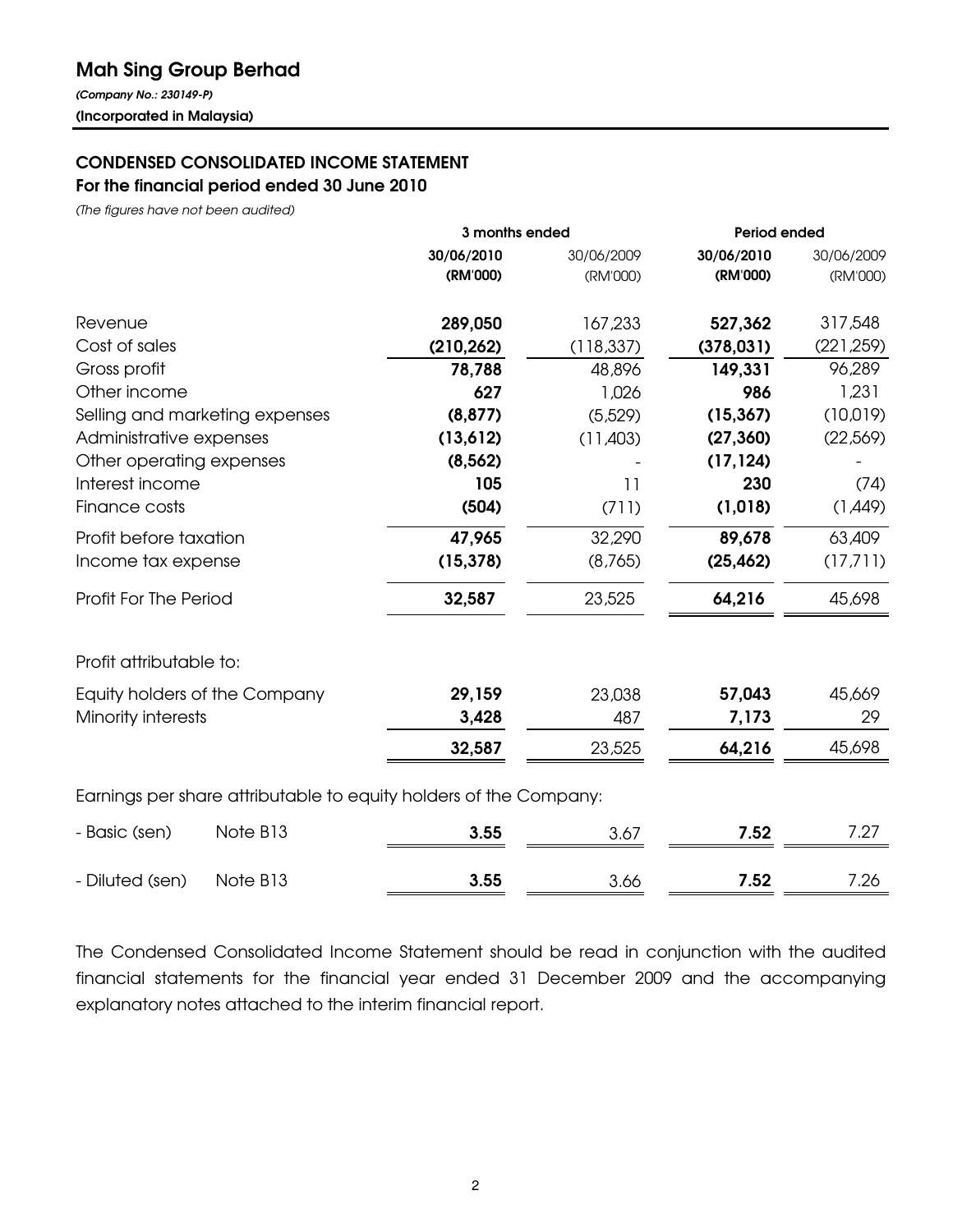### CONDENSED CONSOLIDATED STATEMENT OF COMPREHENSIVE INCOME

For the financial period ended 30 June 2010

*(The figures have not been audited)*

| 30/06/2010<br>30/06/2010<br>30/06/2009<br>(RM'000)<br>(RM'000)<br>(RM'000)<br>Profit For The Period<br>23,525<br>64,216<br>45,698<br>32,587<br>Other comprehensive income, net of tax<br>(202)<br>(694)<br>(6,072)<br>Foreign currency translation difference for<br>foreign operations<br>32,385<br>22,831<br>58,144<br>46,305<br>Total comprehensive income for the period<br>Total comprehensive income attributable to:<br>28,997<br>22,535<br>51,321<br>Equity holders of the Company<br>46,173<br>Minority interests<br>3,388<br>132<br>6,823<br>296<br>32,385<br>58,144<br>22,831 | 3 months ended | Period ended |            |
|------------------------------------------------------------------------------------------------------------------------------------------------------------------------------------------------------------------------------------------------------------------------------------------------------------------------------------------------------------------------------------------------------------------------------------------------------------------------------------------------------------------------------------------------------------------------------------------|----------------|--------------|------------|
|                                                                                                                                                                                                                                                                                                                                                                                                                                                                                                                                                                                          |                |              | 30/06/2009 |
|                                                                                                                                                                                                                                                                                                                                                                                                                                                                                                                                                                                          |                |              | (RM'000)   |
|                                                                                                                                                                                                                                                                                                                                                                                                                                                                                                                                                                                          |                |              |            |
|                                                                                                                                                                                                                                                                                                                                                                                                                                                                                                                                                                                          |                |              |            |
|                                                                                                                                                                                                                                                                                                                                                                                                                                                                                                                                                                                          |                |              | 607        |
|                                                                                                                                                                                                                                                                                                                                                                                                                                                                                                                                                                                          |                |              |            |
|                                                                                                                                                                                                                                                                                                                                                                                                                                                                                                                                                                                          |                |              |            |
|                                                                                                                                                                                                                                                                                                                                                                                                                                                                                                                                                                                          |                |              |            |
|                                                                                                                                                                                                                                                                                                                                                                                                                                                                                                                                                                                          |                |              |            |
|                                                                                                                                                                                                                                                                                                                                                                                                                                                                                                                                                                                          |                |              | 46,305     |

The Condensed Consolidated Statement of Comprehensive Income should be read in conjunction with the audited financial statements for the financial year ended 31 December 2009 and the accompanying explanatory notes attached to the interim financial report.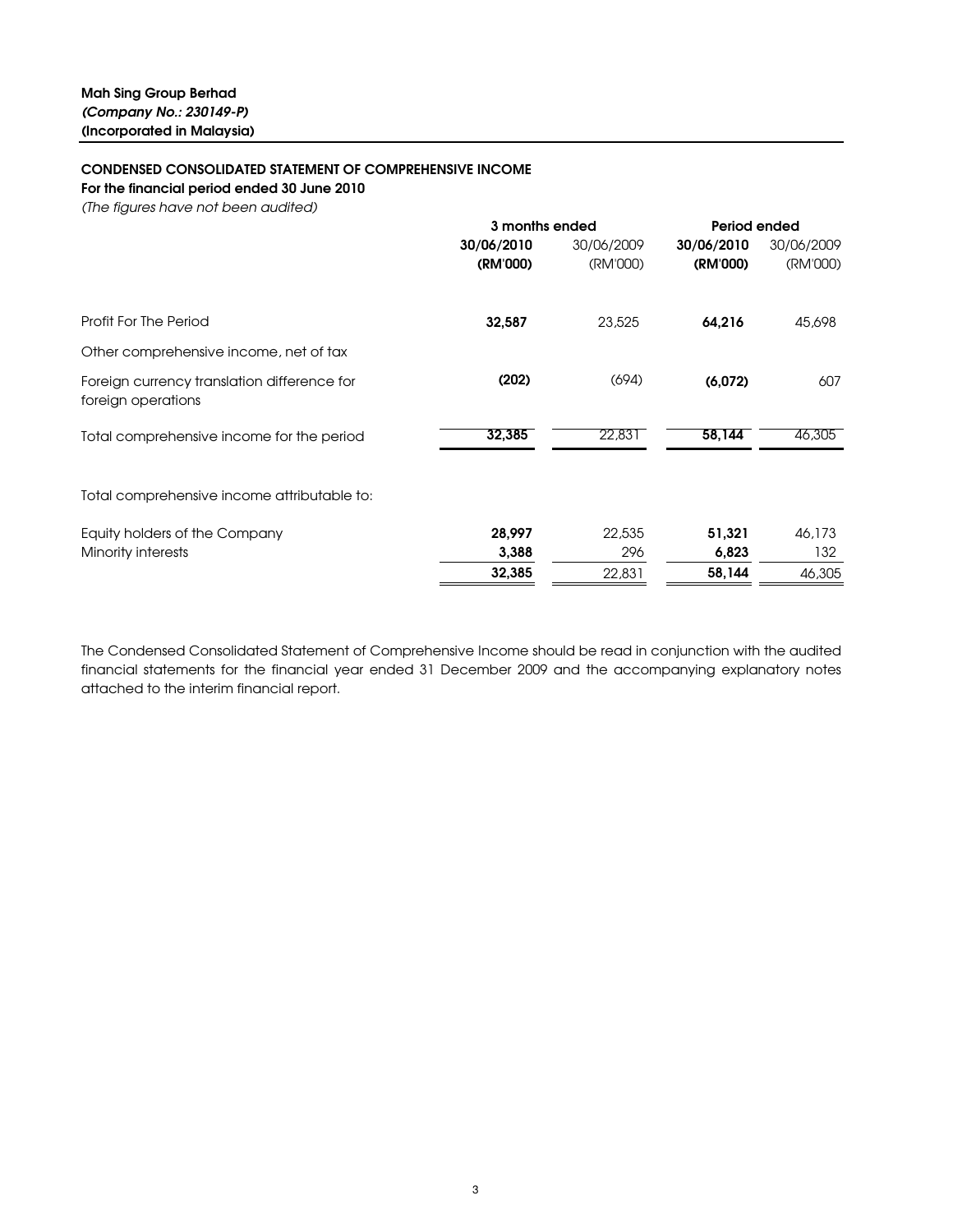#### Mah Sing Group Berhad

*(Company No.: 230149-P)* (Incorporated in Malaysia)

#### CONDENSED CONSOLIDATED STATEMENT OF CHANGES IN EQUITY

#### For the financial period ended 30 June 2010

*(The figures have not been audited)*

|                                                                                                                                                  |                     |                          | Attributable to equity holders of the Company     |                          |                     |                      |                   | Minority         | Total        |
|--------------------------------------------------------------------------------------------------------------------------------------------------|---------------------|--------------------------|---------------------------------------------------|--------------------------|---------------------|----------------------|-------------------|------------------|--------------|
|                                                                                                                                                  |                     |                          | <b>Non-Distributable</b>                          |                          |                     | <b>Distributable</b> |                   | <b>Interests</b> | Equity       |
|                                                                                                                                                  | Share               | Share                    | <b>Equity-settled</b><br><b>Employees Benefit</b> | Exchange<br>fluctuation  | Capital             | Retained             |                   |                  |              |
| 6 months<br>ended 30 June 2010                                                                                                                   | capital             | premium                  | Reserve                                           | reserve                  | reserve             | earnings             | Total             |                  |              |
|                                                                                                                                                  | (RM'000)            | (RM'000)                 | (RM'000)                                          | (RM'000)                 | (RM'000)            | (RM'000)             | (RM'000)          | (RM'000)         | (RM'000)     |
| <b>Balance at 1/1/2010</b>                                                                                                                       | 346,487             | 200,369                  | 22                                                | 4,762                    |                     | 294,054              | 845.694           | 7,774            | 853,468      |
| Effect of first adoption of FRS 139 - net impact arising from<br>initial measurement of Other Financial Liability and Loans &                    |                     |                          |                                                   |                          |                     | 1,812                | 1,812             | 299              | 2,111        |
| Receivables at fair value less transaction costs.<br>Balance at 1/1/2010 (restated)                                                              | 346,487             | 200,369                  | 22                                                | 4,762                    | $\blacksquare$      | 295,866              | 847,506           | 8,073            | 855,579      |
| Amount recognised directly in equity:<br>Foreign exchange fluctuation                                                                            |                     |                          |                                                   | (5,722)                  |                     |                      | (5,722)           | (350)            | (6,072)      |
| Profit for the financial period                                                                                                                  |                     |                          |                                                   |                          |                     | 57,043               | 57,043            | 7,173            | 64,216       |
| Total income for the period                                                                                                                      |                     |                          |                                                   | (5,722)                  | L.                  | 57,043               | 51,321            | 6,823            | 58,144       |
| Issuance of ordinary shares pursuant to:<br>- Bonus issue                                                                                        | 69,297              | (69, 297)                |                                                   |                          |                     |                      |                   |                  |              |
| Expenses set off against share premium                                                                                                           |                     | (256)                    |                                                   |                          |                     |                      | (256)             |                  | (256)        |
| Dividends for the financial year ended 31 December 2009                                                                                          |                     |                          |                                                   |                          |                     | (40, 539)            | (40, 539)         |                  | (40, 539)    |
| Balance at 30/06/2010                                                                                                                            | 415,784             | 130,816                  | 22                                                | (960)                    |                     | 312,370              | 858,032           | 14,896           | 872,928      |
|                                                                                                                                                  |                     |                          | Attributable to equity holders of the Company     |                          |                     |                      |                   | Minority         | Total        |
|                                                                                                                                                  |                     |                          | Non-Distributable                                 |                          |                     | Distributable        |                   | <b>Interests</b> | Equity       |
|                                                                                                                                                  |                     |                          | Equity-settled                                    | Exchange                 |                     |                      |                   |                  |              |
|                                                                                                                                                  | Share               | Share                    | <b>Employees Benefit</b>                          | fluctuation              | Capital             | Retained             |                   |                  |              |
| 6 months<br>ended 30 June 2009                                                                                                                   | capital<br>(RM'000) | premium<br>(RM'000)      | Reserve<br>(RM'000)                               | reserve<br>(RM'000)      | reserve<br>(RM'000) | earnings<br>(RM'000) | Total<br>(RM'000) | (RM'000)         | (RM'000)     |
|                                                                                                                                                  |                     |                          |                                                   |                          |                     |                      |                   |                  |              |
| Balance at 1/1/2009                                                                                                                              | 313,423             | 134,167                  | 70                                                | 5.092                    |                     | 237,523              | 690.275           | 6,335            | 696.610      |
| Amount recognised directly in equity:<br>Foreign exchange fluctuation                                                                            |                     |                          |                                                   | 504                      |                     |                      | 504               | 103              | 607          |
| Profit for the financial period                                                                                                                  |                     | $\overline{\phantom{a}}$ | $\overline{\phantom{a}}$                          | $\overline{\phantom{a}}$ | $\sim$              | 45,669               | 45,669            | 29               | 45,698       |
| Total comprehensive income for the period                                                                                                        |                     |                          |                                                   | 504                      |                     | 45,669               | 46,173            | 132              | 46,305       |
| Issuance of ordinary shares pursuant to:<br>- Warrants exercised<br>- ESOS exercised<br>Reclassification of reserves arising from ESOS exercised | 1,463<br>92         | 50                       | (44)                                              |                          |                     | $\overline{a}$<br>44 | 1,463<br>142      |                  | 1,463<br>142 |
| Dividends for the financial year ended 31 December 2008                                                                                          |                     |                          |                                                   |                          |                     | (37, 797)            | (37, 797)         |                  | (37, 797)    |
| Balance at 30/06/2009                                                                                                                            | 314,978             | 134.217                  | 26                                                | 5.596                    |                     | 245.439              | 700.256           | 6.467            | 706,723      |

The Condensed Consolidated Statement of Changes in Equity should be read in conjunction with the audited financial statements for the financial year ended 31 December 2009 and the accompanying explanatory notes attached to the interim financial report.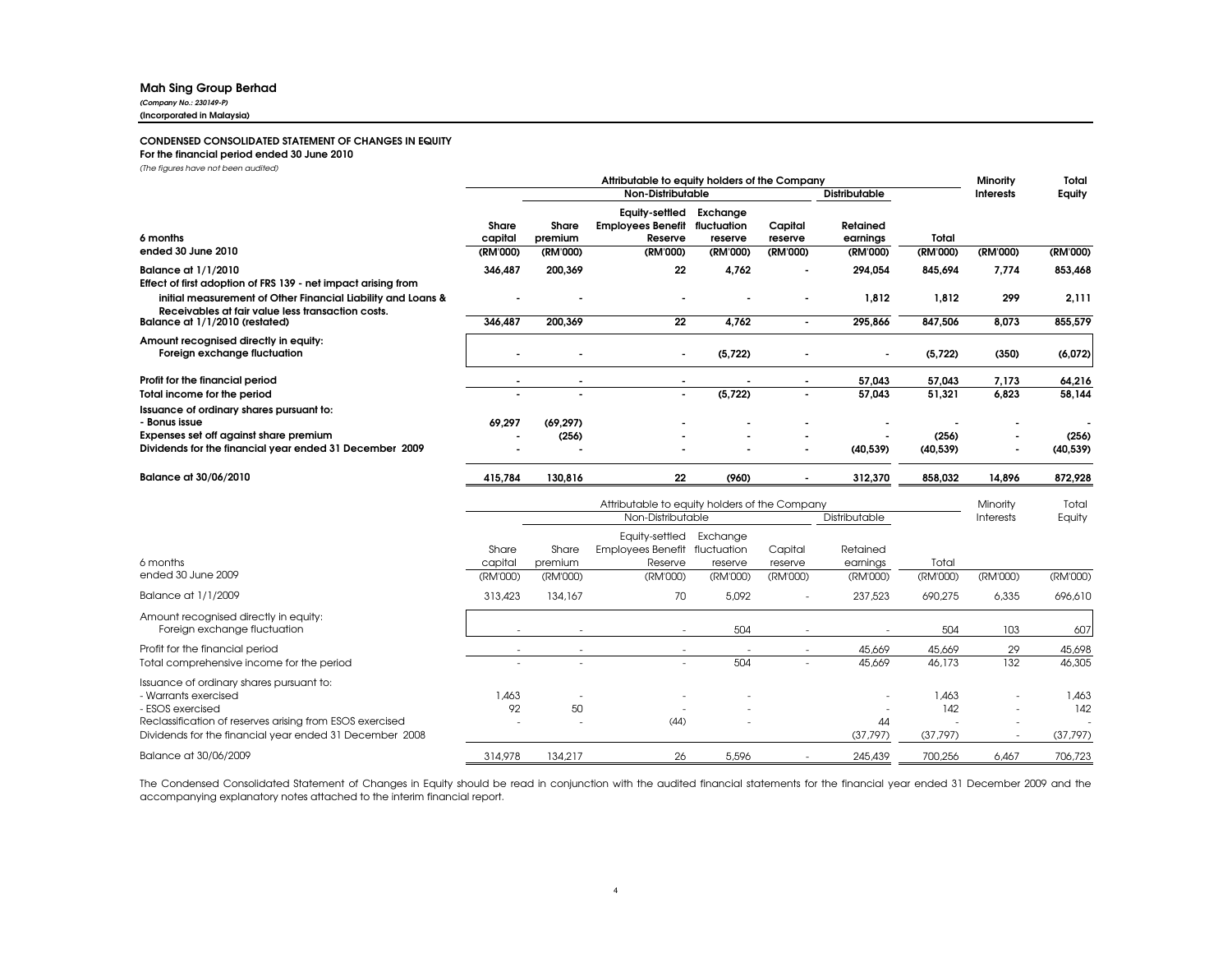## CONDENSED CONSOLIDATED CASH FLOW STATEMENT

For the financial period ended 30 June 2010

*(The figures have not been audited)*

|                                                            | 6 months   | 6 months   |
|------------------------------------------------------------|------------|------------|
|                                                            | ended      | ended      |
|                                                            | 30/06/2010 | 30/06/2009 |
|                                                            | (RM'000)   | (RM'000)   |
|                                                            |            |            |
| Net cash from/(used in) operating activities               | 19.120     | (43,350)   |
| Net cash used in investing activities                      | (241, 456) | (5, 133)   |
| Net cash from financing activities                         | 158.300    | 45.291     |
| Net decrease in cash and cash equivalents                  | (64, 036)  | (3,192)    |
| Effects of exchange rate changes                           |            | 31         |
| Cash and cash equivalents at beginning of financial period | 356,564    | 160,352    |
| Cash and cash equivalents at end of financial period       | 292,528    | 157,191    |

Cash and cash equivalents at the end of the financial period comprise the following:

|                                            | As at      | As at      |
|--------------------------------------------|------------|------------|
|                                            | 30/06/2010 | 30/06/2009 |
|                                            | (RM'000)   | (RM'000)   |
| Deposits with licensed banks               | 155,792    | 120,752    |
| Cash and bank balances                     | 137,787    | 38,359     |
| Bank overdrafts                            |            | (582)      |
|                                            | 293,579    | 158,529    |
| Less: Deposits pledged as collateral       |            | (688)      |
| Less: Deposits deposited in Escrow Account | (1,051)    | (650)      |
|                                            | 292,528    | 157,191    |

The Condensed Consolidated Cash Flow Statement should be read in conjunction with the audited financial statements for the financial year ended 31 December 2009 and the accompanying explanatory notes attached to the interim financial report.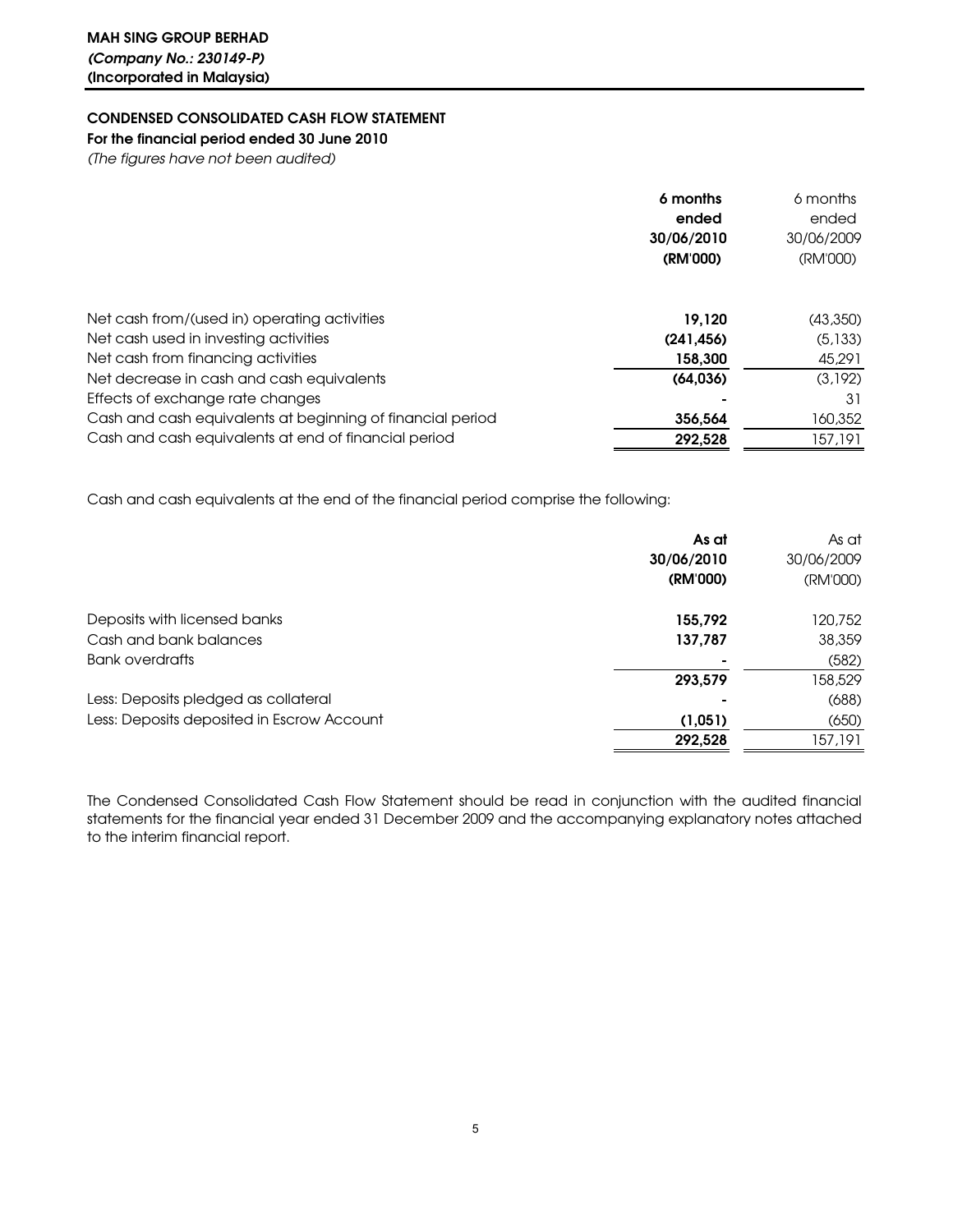#### A Explanatory Notes

#### A1 Basis of Preparation

The interim financial report is unaudited and has been prepared in accordance with Financial Reporting Standard ("FRS") No. 134 : Interim Financial Reporting and Paragraph 9.22 of the Listing Requirements of Bursa Malaysia Securities Berhad ("Bursa Securities").

The interim financial report should be read in conjunction with the Group's audited financial statements for the financial year ended 31 December 2009. The explanatory notes attached to the interim financial report provides an explanation of events and transactions that are significant to an understanding of the changes in the financial position and performance of the Group since the financial year ended 31 December 2009.

The significant accounting policies and methods of computation adopted for the interim financial report is consistent with those adopted for the audited financial statements for the financial year ended 31 December 2009 save for the adoption of Financial Reporting Standards (FRSs) and other interpretations that are effective for financial statements commencing 1 January 2010. The FRSs , which are effective commencing 1 January 2010 and have impact on the financial statements and applied by the Group are :

#### a) FRS 101 : Presentation of Financial Statements (Revised)

FRS 101 introduces terminology changes (including revised titles for the financial statements) and changes in the format and content of the financial statements. In addition, the revised Standard requires the presentation of third statement of financial position in the event that the entity has applied new accounting policies retrospectively. The adoption of this revised standard does not have any impact on the financial position and results of the Group.

#### b) FRS 139 : Financial Instruments : Recognition and Measurement

FRS 139 requires the recognition, measurement and disclosure of financial assets and financial liabilities. The new accounting standard moves measurement from a cost base to fair value base for certain categories of financial assets and financial liabilities. The change in accounting policy is to be accounted for prospectively in accordance with the transitional provision of FRS 139. The adoption of this standard does not have significant impact on the financial position and results of the Group.

#### A2 Seasonal or cyclical factors

The operations of the Group were not significantly affected by any seasonal or cyclical factors during the financial period under review.

#### A3 Unusual items affecting assets, liabilities, equity, net income or cash flows

There were no unusual items affecting the assets, liabilities, equity, net income or cash flows of the Group for the financial period under review.

#### A4 Changes in estimates

There were no material changes in estimates for the financial period under review.

#### A5 Debt and equity securities

For the financial period under review, there were no issuance and repayment of debt and equity securities, share buybacks, share cancellations, share held as treasury shares and resale of treasury shares .

#### A6 Dividends paid

There were no dividend paid during the financial period under review.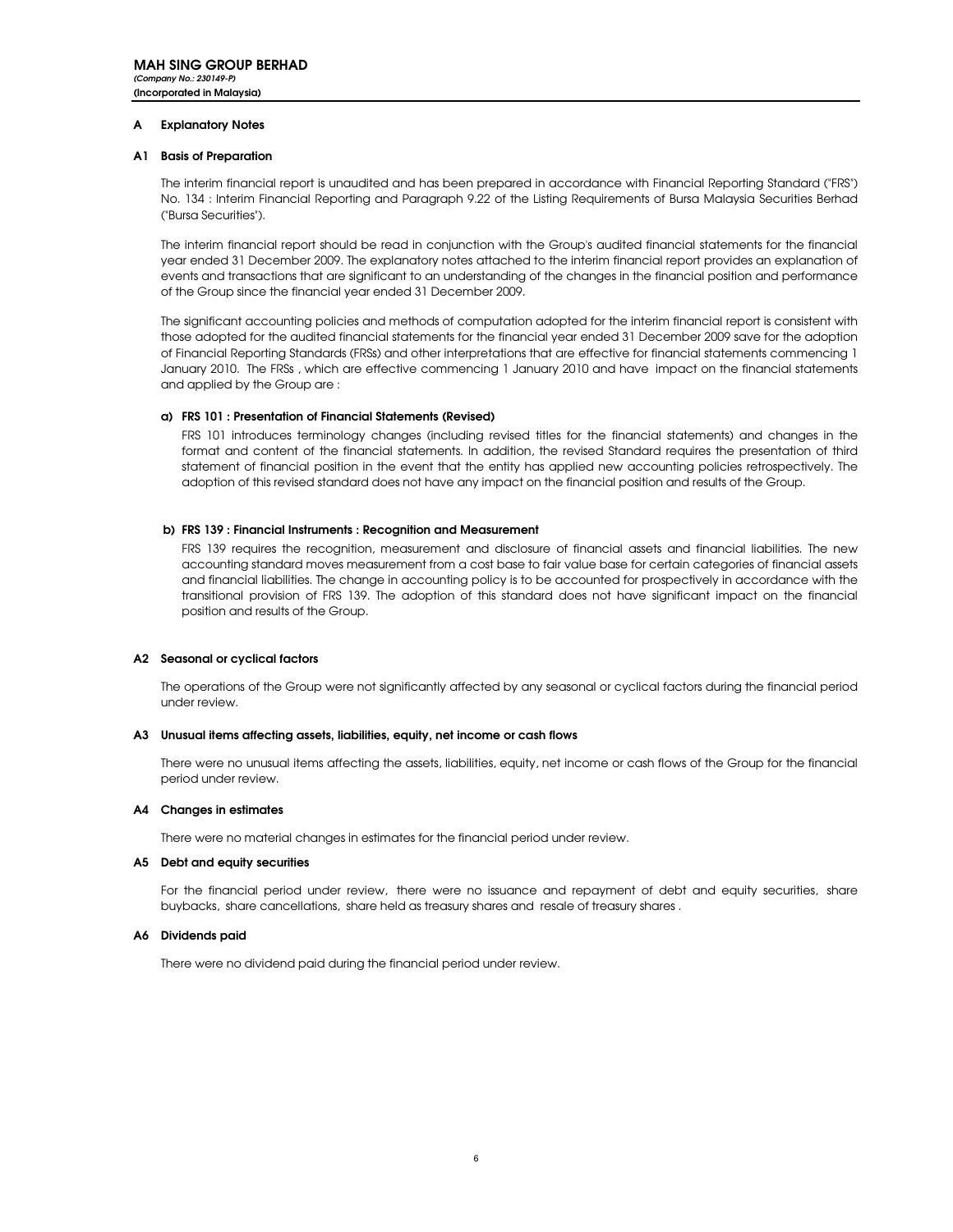*(Company No.: 230149-P)* (Incorporated in Malaysia)

#### A7 Segment reporting

#### Period ended 30 June 2010

|                                |                   |                 | Investment          |               |               |
|--------------------------------|-------------------|-----------------|---------------------|---------------|---------------|
|                                | <b>Properties</b> | <b>Plastics</b> | Holding<br>& Others | Elimination   | Consolidated  |
| <b>REVENUE</b>                 | <b>RM'000</b>     | <b>RM'000</b>   | <b>RM'000</b>       | <b>RM'000</b> | <b>RM'000</b> |
| <b>External revenue</b>        | 437,785           | 88,495          | 1,082               |               | 527,362       |
| Inter-segment                  |                   |                 | 7                   | (7)           |               |
| <b>Total revenue</b>           | 437,785           | 88,495          | 1,089               | (7)           | 527,362       |
| <b>RESULTS</b>                 |                   |                 |                     |               |               |
| <b>Operating profit</b>        | 87,725            | 8,512           | (11, 158)           | 5,387         | 90,466        |
| Interest income                |                   |                 |                     |               | 230           |
| <b>Finance costs</b>           |                   |                 |                     |               | (1, 018)      |
| Income tax                     |                   |                 |                     |               | (25, 462)     |
| Profit for the period          |                   |                 |                     |               | 64,216        |
| <b>OTHER INFORMATION</b>       |                   |                 |                     |               |               |
| Capital expenditure            | 536               | 2,997           | 27                  |               | 3,560         |
| Depreciation and amortisation  | 1,641             | 4,642           | 46                  |               | 6,329         |
| Period ended 30 June 2009      |                   |                 |                     |               |               |
|                                |                   |                 | Investment          |               |               |
|                                |                   |                 | Holding             |               |               |
|                                | Properties        | <b>Plastics</b> | & Others            | Elimination   | Consolidated  |
| <b>REVENUE</b>                 | <b>RM'000</b>     | <b>RM'000</b>   | <b>RM'000</b>       | <b>RM'000</b> | <b>RM'000</b> |
| External revenue               | 252,199           | 63,841          | 1,508               |               | 317,548       |
| Inter-segment<br>Total revenue | 252,199           | 63,841          | 14<br>1,522         | (14)<br>(14)  | 317,548       |
|                                |                   |                 |                     |               |               |
| <b>RESULTS</b>                 |                   |                 |                     |               |               |
| Operating profit               | 63,599            | 4,001           | (2,532)             | (136)         | 64,932        |
| Interest income                |                   |                 |                     |               | (74)          |
| Finance costs                  |                   |                 |                     |               | (1,449)       |
| Income tax                     |                   |                 |                     |               | (17,711)      |
| Profit for the period          |                   |                 |                     |               | 45,698        |
| <b>OTHER INFORMATION</b>       |                   |                 |                     |               |               |
| Capital expenditure            | 1,313             | 1,188           | 34                  |               | 2.535         |
| Depreciation and amortisation  | 884               | 4.024           | 37                  |               | 4,945         |

#### A8 Valuation of property, plant and equipment

The valuation of property, plant and equipment have been brought forward without any amendment from annual financial statements for the financial year ended 31 December 2009.

#### A9 Material subsequent events

Save as disclosed in B8, there were no material events subsequent to the balance sheet date until 23 August 2010, being the latest practicable date which is not earlier than 7 days from the date of issuance of this Interim Financial Report.

#### A10 Changes in the composition of the Group

There were no changes in the composition of the Group for the current financial period under review, including business combination, acquisition or disposal of subisdiary and long term investment, restructuring and discontinuing operation.

#### A11 Changes in contingent liabilities or contingent assets

There were no changes in contingent liabilities or contingent assets of the Group since the last annual balance sheet date.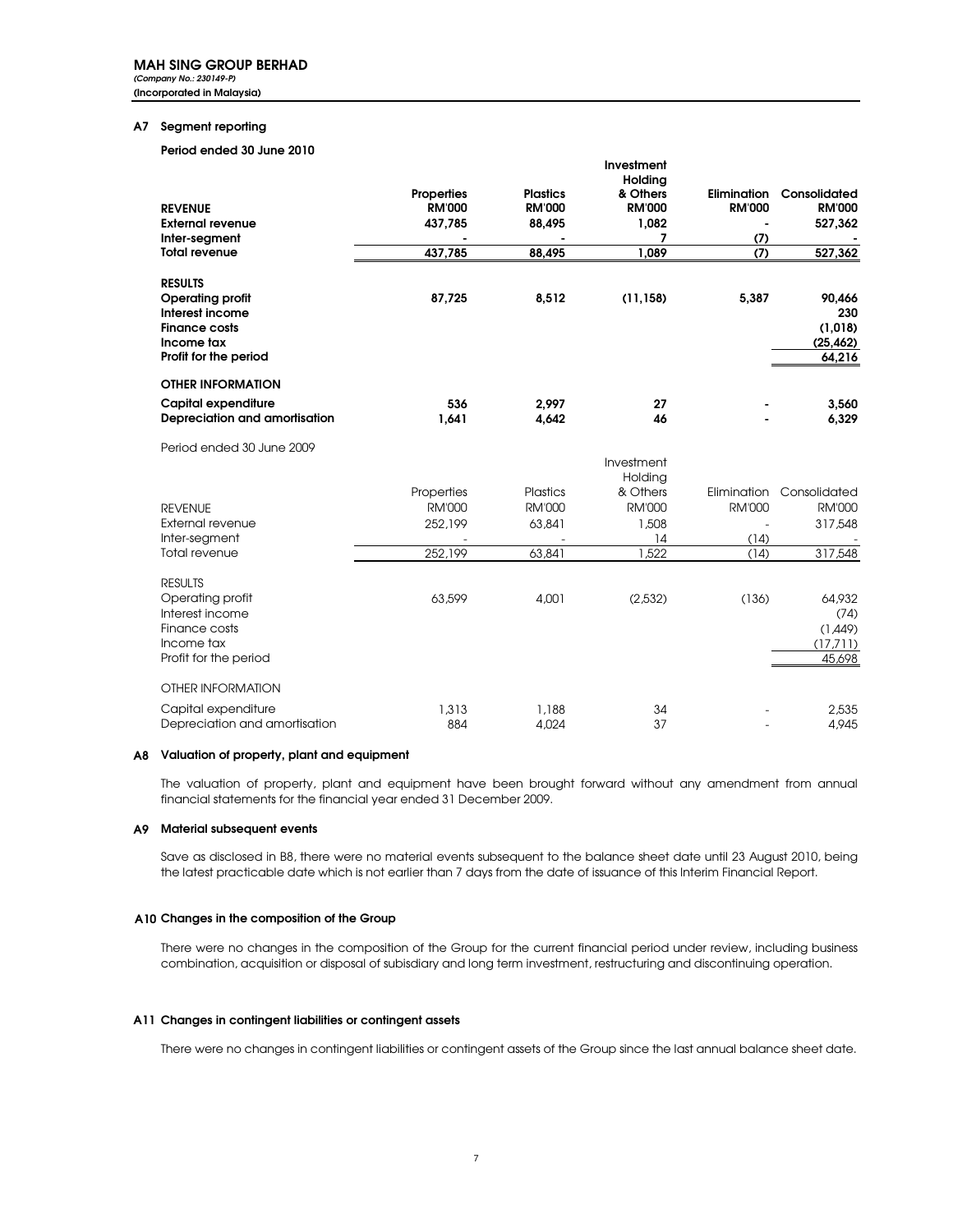#### A12 Capital Commitments

|                                                                         | 30/06/2010<br><b>RM'000</b> |
|-------------------------------------------------------------------------|-----------------------------|
| Contractual commitment for development lands                            | 114.581                     |
| Contractual commitment for acquisition of property, plant and equipment | 5,278                       |
|                                                                         | 19,859                      |

#### A13 Operating Lease Commitments

#### As Lessee - for the lease of commercial buildings

The future operating lease commitments for rental of commercial buildings contracted for as at balance sheet date but not recognised as liabilities are as follows:-

|                                              | Completed<br><b>Buildina</b> | <b>Building Under</b><br>Construction | Total         |
|----------------------------------------------|------------------------------|---------------------------------------|---------------|
|                                              | <b>RM'000</b>                | <b>RM'000</b>                         | <b>RM'000</b> |
| Not later than 1 year                        | 28,030                       | -                                     | 28,030        |
| Later than 1 year and not later than 3 years | 39,408                       | 29,722                                | 69,130        |
|                                              | 67,438                       | 29,722                                | 97.160        |

The operating lease commitments are in respect of leaseback of commercial buildings ie *The Icon, Jalan Tun Razak* (completed building) and *Southgate Commercial Centre* (building under construction) from the purchasers at 7% and 8% per annum of the respective buildings' sale considerations. The lease is for a period of 3 and 2 years from the commencement date as set out in the respective leaseback agreements. Leaseback for *The Icon* has commenced. The latest leaseback commencement date for *Southgate* is on the first day of the twenty eighth (28th) month from the date of the leaseback agreement. The lease commitments will gradually be offset with income from subletting of the said commercial buildings, hence future cash outflows will be mitigated by expected future cash inflows from sub-lease agreements.

*The Icon* was completed in October 2009 and has commenced generating rental income during the financial period. Total floor area rented out to-date is approximately 46,780 square feet. Pre-lease activity for *Southgate* has commenced.

#### B Explanatory Notes Pursuant to Appendix 9B of the Listing Requirements of Bursa Malaysia Securities Berhad

#### B1 Review of Group performance

The Group recorded strong revenue and profit after tax and minority interest (PATMI) of RM527 million and RM57 million respectively for the first half of 2010. This represents 66% improvement for revenue and 25% improvement for PATMI over the corresponding period in the previous year. The current quarter revenue and PATMI of RM289 million and RM29 million represents 73% and 27% improvement respectively over same quarter last year.

Projects that contribute to solid revenue and profit for the current financial period include *Southgate Commercial Centre, StarParc Point* , *i-Parc@Bukit Jelutong* , *Perdana Residence 2* , *Aman Perdana, Hijauan Residence and Kemuning Residence* in Klang Valley*; Residence@Southbay* in Penang and *Sierra Perdana* , *Sri Pulai Perdana 2* , and *Austin Perdana* in Johor Bahru. The Plastics division also recorded improved revenue and profit over the corresponding period in the previous year.

The remarkable property sales recorded in the first half continue to provide steady cash flows and liquidity. The Group's balance sheets remain healthy with low net gearing ratio at 0.05 as at 30 June 2010.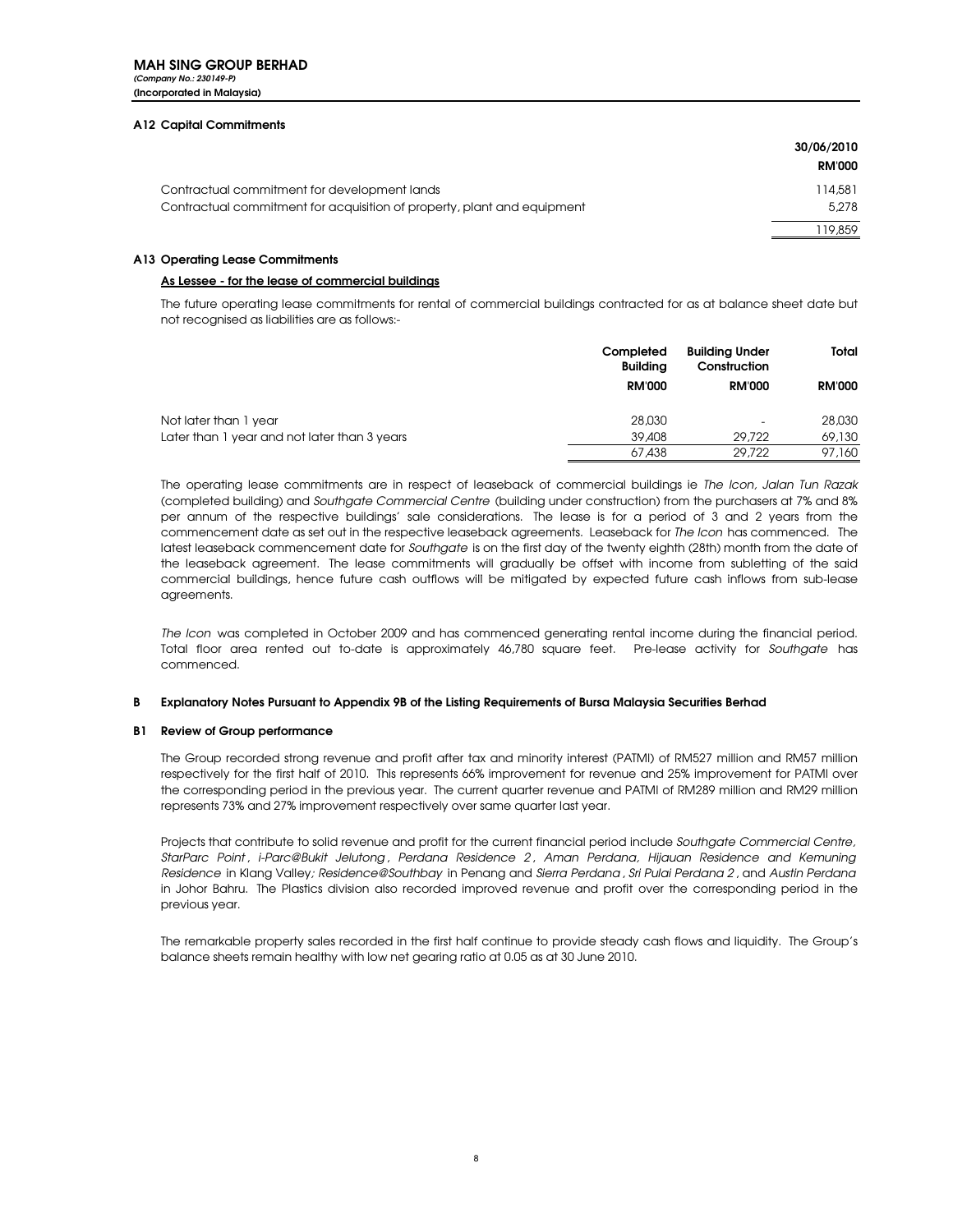#### B2 Material change in quarterly results compared with the immediate preceding quarter

The Group recorded profit before tax of RM48.0 million for the current quarter, representing 15% improvement from that recorded in the immediate preceding quarter. The better performance is attributed to more projects contributing in the current quarter.

### B3 Prospects for the current financial year

The Group is confident that barring unforeseen circumstances, it will be able to achieve satisfactory results for the current financial year.

This is in view of the strong sales already locked in from the Group's balanced and diversified property portfolio in residential, commercial, retail and industrial property sectors. Further adding to confidence is the continued good response to the project previews conducted recently. Going forward the Group will monitor market development and time new launches accordingly.

Excluding the 5 projects already completed, the Group currently has 25 projects in its property portfolio. 15 of these are ongoing active projects and 10 are new projects in the planning stage. With proven execution capability, well established brand name, and balanced portfolio of projects at different stages of project life cycles, the Group has the flexibility and is well positioned to weather any uncertainties in the event of slowdown in global market recovery.

In the medium and longer term, the Group is able to leverage on its healthy balance sheets to take advantage of opportunities arising for quality lands acquisition/joint development, both in the domestic and regional markets. The Group's aggressive yet selective landbank reserve accumulation will provide it with a pillar of growth that ensures earnings visibility for the longer term.

#### B4 Profit forecast

Not applicable as the Group has not issued profit forecast or profit guarantee in a public document.

#### B5 Income tax expense

|                                                | 3 months ended           |            | Period ended |            |
|------------------------------------------------|--------------------------|------------|--------------|------------|
|                                                | 30/06/2010               | 30/06/2009 | 30/06/2010   | 30/06/2009 |
|                                                | (RM'000)                 | (RM'000)   | (RM'000)     | (RM'000)   |
| Current tax:                                   |                          |            |              |            |
| Malaysian income tax                           | 18.204                   | 8,563      | 28,074       | 17.474     |
| Foreign tax                                    | 907                      | ≘          | 1.121        | 2          |
|                                                | 19,111                   | 8,565      | 29,195       | 17,476     |
| Under/(over) provision of Malaysian income tax |                          |            |              |            |
| in prior year                                  | (3,733)                  |            | (3,733)      | 35         |
|                                                | 15,378                   | 8,565      | 25,462       | 17.511     |
| Deferred taxation                              |                          |            |              |            |
| Malaysian deferred tax                         | $\overline{\phantom{0}}$ | 200        |              | 200        |
|                                                | 15,378                   | 8,765      | 25,462       | 17.711     |

The Group's effective tax rate for the current quarter and the financial period-to-date is higher than the statutory tax rate of 25% mainly due to non-tax deductible expenses and non-recognition of deferred tax assets for certain temporary differences.

#### B6 Profits/(losses) on sale of unquoted investments and/or properties

There were no profits/losses on sales of unquoted investments and/or properties which are not in the ordinary course of the Group's business for the current quarter and financial period-to-date under review.

#### B7 Quoted securities

The Group does not hold any quoted securities as at 30 June 2010.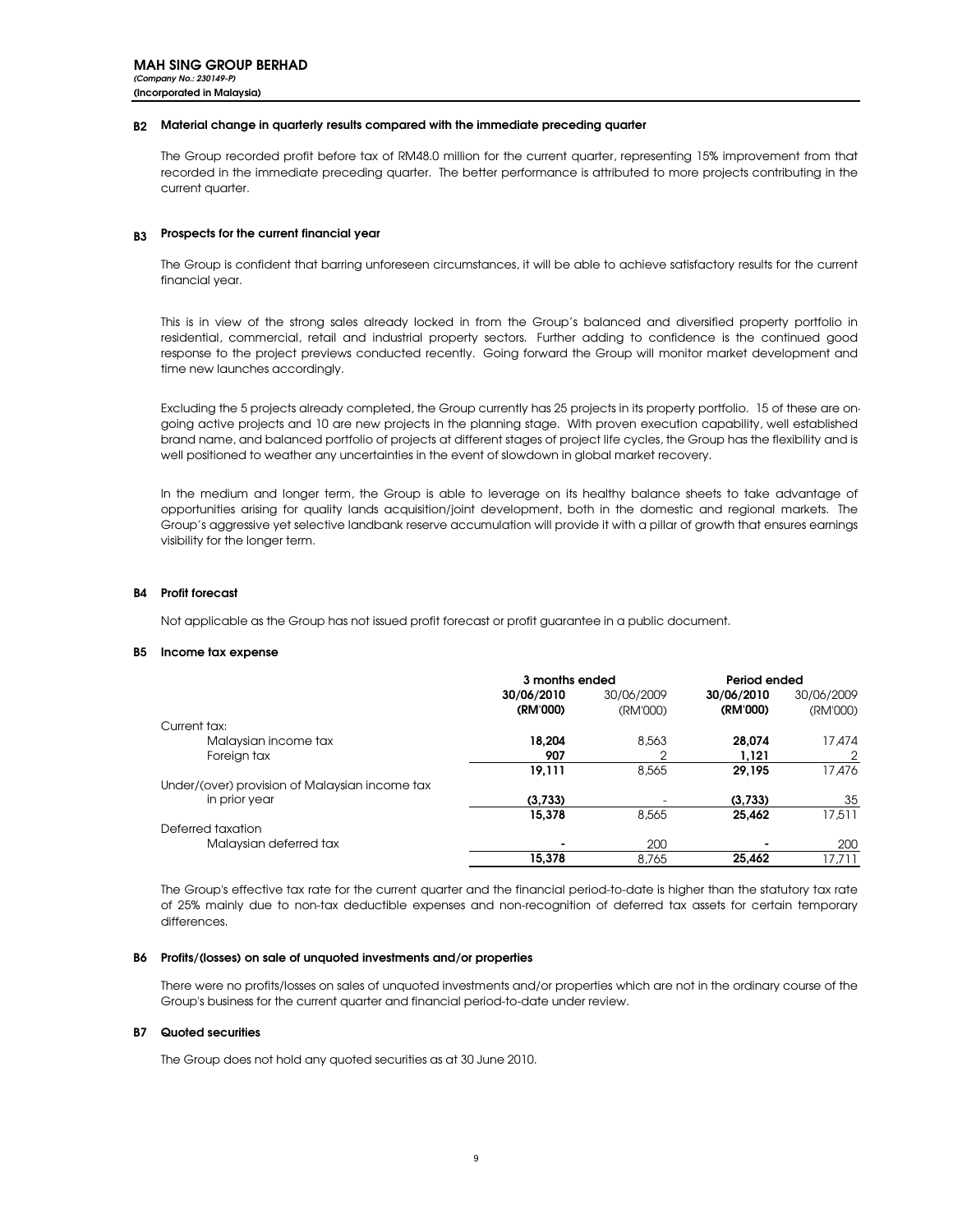#### B8 Status of corporate proposals

The following corporate proposals announced by the Company have not been completed as at 23 August 2010 (being the latest practicable date which is not earlier than 7 days from the date of issuance of this Interim Financial Report):

1) On 2 December 2009, the Company's wholly owned subsidiary, Mah Sing International (HK) Limited ("Mah Sing International"), jointly with Danlong Realty (Beijing) limited entered into a letter of intent with the Wujin District People's Government, Changzhou City ("Wujin Government") to develop a mixed property development project on all that piece of land measuring approximately 87.31 acres located in Wujin, Changzhou City, Jiangsu Province, the People Republic of China.

As announced on 24 December 2009, Mah Sing Property Consulting (Changzhou) Pte. Ltd with initial registered capital of USD29.8 million was set up as a wholly owned subsidiary of Mah Sing International in China as requested by Wujin Government for the purpose of acquisition of land use rights in Wujin to develop the mixed property development project.

Since the above announcements, the relevant parties are still in negotiation with the Wujin Government to obtain the land use rights.

- 2) On 5 July 2010, the Company's wholly owned subsidiary, Grand Prestige Development Sdn Bhd entered into a joint venture agreement (JVA) with Medan Damai Sdn Bhd, the landowner, for the joint development of a piece of residential land in Kinrara with total gross area measuring approximately 13.2 acres in Mukim of Petaling, Daerah Petaling, Negeri Selangor Darul Ehsan ("JV Land"). Under the terms of the JVA, the landowner will grant Grand Prestige Development Sdn Bhd the exclusive rights to continue with sales and development of the JV land in return for an entitlement sum of RM35,403,863 which will be paid progressively over a period of 12 months.
- 3) On 9 July 2010, the Company's wholly owned subsidiary, Mestika Bistari Sdn Bhd, entered into a sale and purchase agreement with Azeera Properties (M) Sdn Bhd for a proposed acquisition of a piece of prime freehold land in Bukit Jelutong, Shah Alam, measuring approximately 44,313 square metres (10.95 acres) in Mukim of Damansara, District of Petaling, State of Selangor Darul Ehsan for a cash consideration of RM31,864,010.

The agreement has yet to become unconditional pending fulfillment of condition precedent.

- $_4$ ) On 9 July 2010, the Company's wholly owned subsidiary, Mestika Bistari Sdn Bhd entered into two (2) separate sale and purchase agreements as detailed hereunder for the proposed acquisition of prime lands in Section U5, Shah Alam with gross area measuring in total approximately 17.82 acres for a total cash consideration of RM65,910,620:
	- $_{\rm (q)}$  A sale and purchase agreement with Midas Menang Sdn Bhd for the proposed acquisition of prime land with total net area approximately 17,682 square meters (4.37 acres) in Pekan Baru Subang, Daerah Petaling, Negeri Selangor for a total cash consideration of RM34,303,500; and
	- (b) Another sale and purchase agreement with Zikay Development Sdn Bhd for the proposed acquisition of prime land with total net area approximately 17,562.68 square meters (4.34 acres) in Pekan Baru Subang, Daerah Petaling, Negeri Selangor for a total cash consideration of RM31,607,120.

The agreements have yet to become unconditional pending fulfillment of conditions precedent.

5) On 9 July 2010, the Company's wholly owned subsidiary, Legend Grand Development Sdn Bhd, entered into a sale and purchase agreement with Medan Damai Sdn Bhd for a proposed acquisition of 907 parcels of residential land in Kinrara with total gross area measuring approximately 125.8 acres in Mukim of Petaling, Daerah Petaling, Negeri Selangor Darul Ehsan for a cash consideration of RM178,396,136.15.

The agreement has yet to become unconditional pending fulfillment of conditions precedent.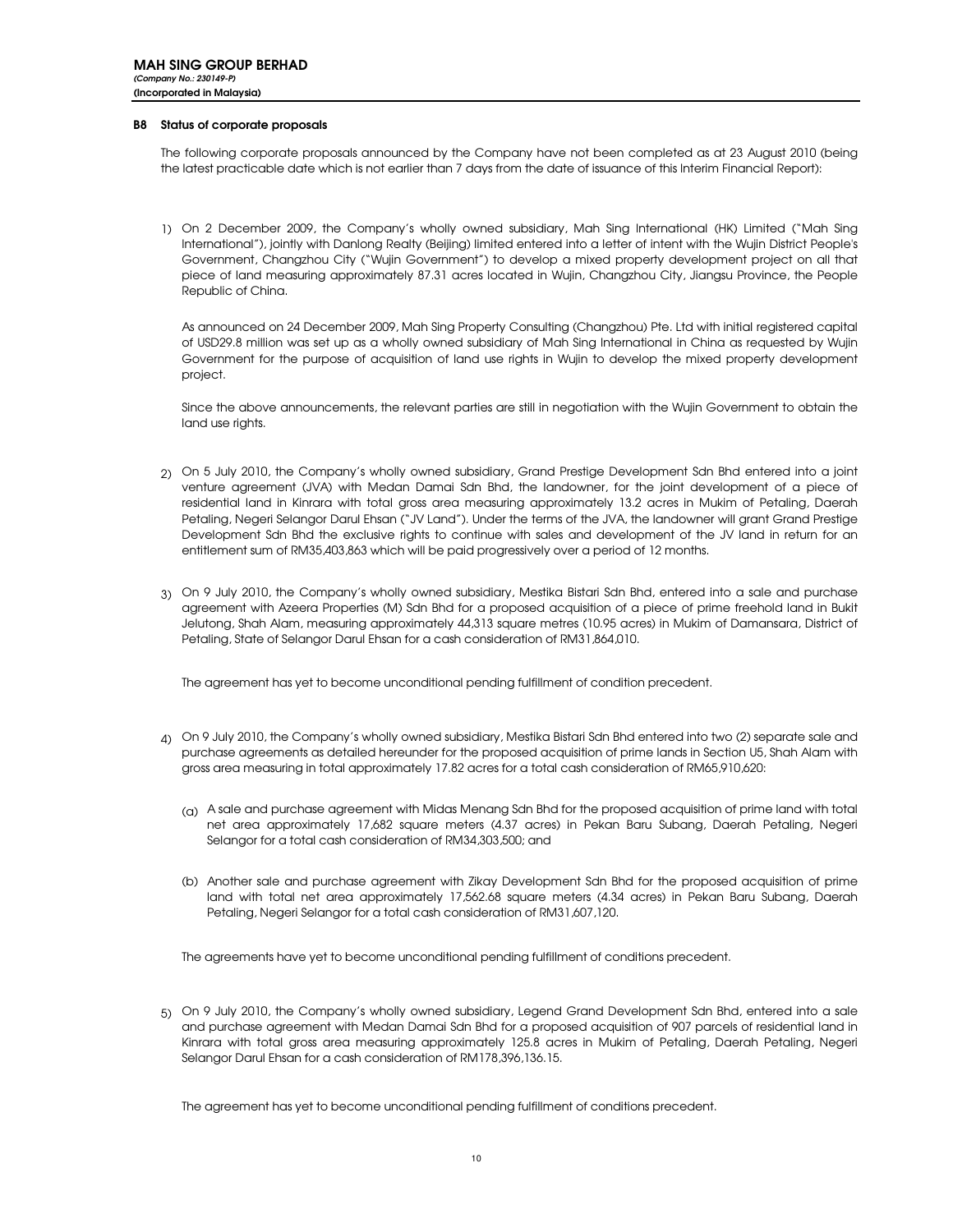*(Company No.: 230149-P)* (Incorporated in Malaysia)

#### B9 Group borrowings and debt securities

Total group borrowings as at 30 June 2010 are as follows:

|                                 | Secured<br>(RM'000) | Secured<br>(RM'000)    | Secured<br>(RM'000) | Total<br>(RM'000) |
|---------------------------------|---------------------|------------------------|---------------------|-------------------|
| (Denominated in)                | (RM)                | (Indonesian<br>Rupiah) | (USD)               |                   |
| Term Ioans payable              |                     |                        |                     |                   |
| - within 12 months              | 23,911              | 1,055                  | 4                   | 24,970            |
| - after 12 months               | 305,786             | 3,699                  | 1351                | 309,620           |
|                                 | 329,697             | 4,754                  | 139                 | 334,590           |
| Short term borrowings           | 760                 |                        |                     | 760               |
| Finance lease and hire purchase |                     |                        |                     |                   |
| - within 12 months              | <b>A46</b>          | 42                     |                     | 1,488             |
| - after 12 months               | 2.060               | 23                     |                     | 2,083             |
|                                 | 3,506               | 65                     |                     | 3,571             |
| Total                           | 333,963             | 4,819                  | 139                 | 338,921           |

#### B10 Financial Instrument

The Group does not have any financial instrument as at 23 August 2010, being the latest practicable date which is not earlier than 7 days from the date of issuance of this Interim Financial Report.

#### B11 Material litigation

The Group is not engaged in any material litigation as at 23 August 2010, being the latest practicable date which is not earlier than 7 days from the date of issuance of this Interim Financial Report.

#### B12 Dividend proposed

No dividend has been proposed for the financial period ended 30 June 2010.